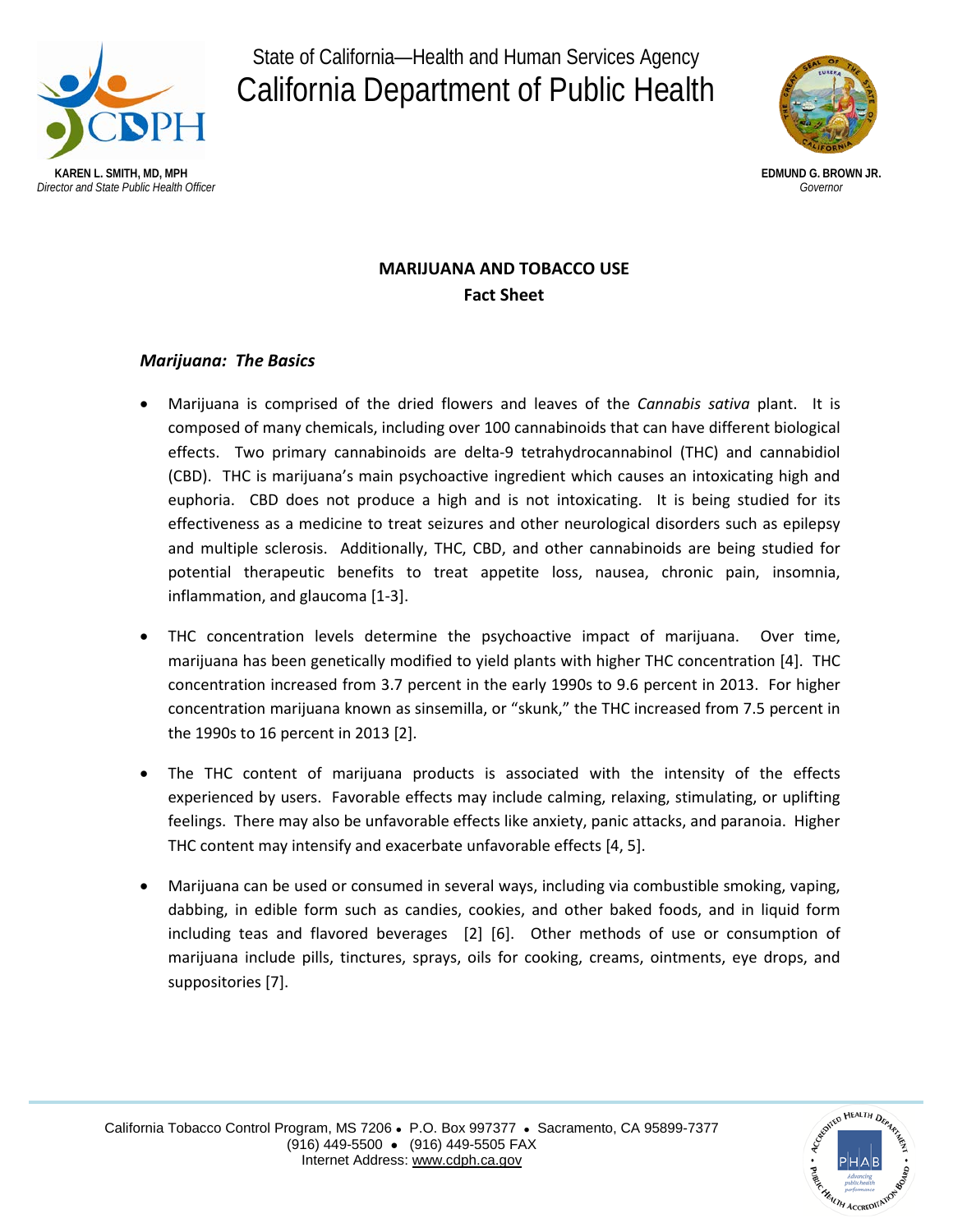### *Marijuana and Secondhand Smoke*

- Secondhand marijuana smoke contains many of the same chemicals and carcinogens as secondhand tobacco smoke. Results from laboratory testing under standard conditions found that secondhand marijuana smoke contained more than twice as much tar and ammonia as tobacco smoke, and more than eight times as much hydrogen cyanide [8].
- An experiment in which nonsmokers were exposed to secondhand marijuana smoke resulted in detectable cannabinoid levels in blood and urine. In this study, nonsmokers were situated in close proximity to marijuana smokers. Blood and urine specimens of nonsmokers that were collected in a room without ventilation tested positive for THC for up to three hours following cessation of exposure. Ventilating the room through a system that mimicked air conditioning significantly diminished the number of positive results [9].
- Exposure to tobacco secondhand smoke adversely affects cardiovascular health and impairs blood vessel function in humans and in rats. A study using a rat model showed that, similar to tobacco, marijuana secondhand smoke exposure impairs the ability of arteries to vasodilate (regulation of diameter based on conditions). The exposure to marijuana secondhand smoke impaired vessel function for much longer than the exposure to tobacco smoke. Although impairment is temporary, repeated exposure leads to long-term impairment [10].
- In 2015, the American Society of Heating, Refrigeration and Air-Conditioning Engineers (ASHRAE), the organization that develops engineering standards for building ventilation systems, expanded their definition of Environmental Tobacco Smoke (ETS) to include marijuana smoke and the emissions produced by electronic smoking devices [11]. ASHRAE concluded that ventilation systems cannot eliminate ETS [12].
- California state law prohibits smoking medical marijuana in any place where smoking cigarettes is prohibited by law. Smoking medical marijuana is also banned within 1,000 feet of a school or youth center [13].

### *Marijuana Use Prevalence and Perception of Harm*

- Nationally, among high school students in 2015, marijuana use exceeded cigarette use; 21.3 percent of high school seniors reported using marijuana in the past 30 days, compared with 11.4 percent who smoked cigarettes [14].
- In California from 2013-2015, five percent of  $7<sup>th</sup>$  graders, 13.4 percent of 9<sup>th</sup> graders, and 22 percent of  $11<sup>th</sup>$  graders reported using marijuana in the past 30 days [15].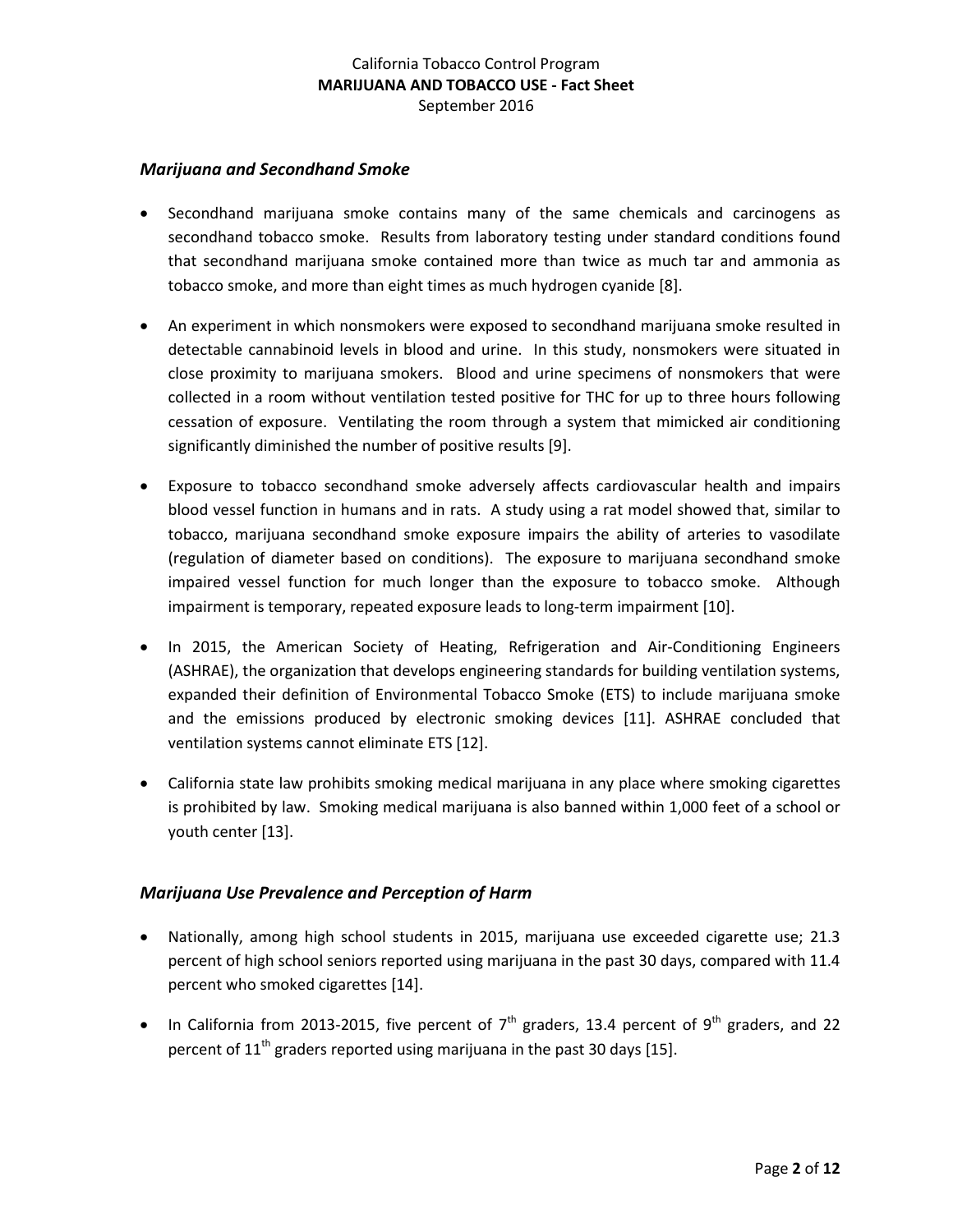- In 2013-2014, of the ten states with the highest rates of past month marijuana use among adolescents aged 12 to 17, five were states/jurisdictions that had legalized commercial marijuana (Colorado, Alaska, Washington, Oregon, and the District of Colombia), and the remainder were states that had medical marijuana programs. Colorado had the highest reported past month marijuana use for adolescents aged 12 to 17, at 12.56 percent [16].
- Nationally, daily marijuana use among high school students increased, with 6 percent of high school seniors reporting daily use in 2015, compared to 5.2 percent in 2009. Among  $10<sup>th</sup>$ graders, 3 percent reported daily use in 2015, compared to 2.8 percent in 2009 [14].
- The perceived risk of harm associated with marijuana use is decreasing. Nationally, in 2015, only 31.9 percent of high school seniors thought regular marijuana smoking was harmful; in 2009 the rate was 52.4 percent [14].
- Nationally, in 2015, 79.5 percent of high school seniors reported that it was easy to get marijuana [14]. In California from 2013-2015, 70 percent of  $11<sup>th</sup>$  graders reported it was fairly easy or very easy to get marijuana; in comparison, 63.1 percent of  $11<sup>th</sup>$  graders reported it was fairly easy or very easy to get cigarettes [15].
- In the past decade, the prevalence of past year adult use of marijuana in the United States (U.S.) doubled, from 4.1 percent in 2001-2002 to 9.5 percent in 2012-2013. Nationally, in 2012-2013, 30 percent of marijuana users met the criteria for marijuana use disorder, defined with symptoms including taking increasing amounts of the substances over a longer period than intended, inability to cut back, and failure to fulfill obligations. When examined by age, young adults aged 18 to 29 were at the highest risk for marijuana use and disorder, with use having increased from 10.5 percent to 21.2 percent, and disorder increasing from 4.4 percent to 7.5 percent [17].
- Past year marijuana use among African American adults increased in the U.S. from 4.7 percent in 2001-2002 to 12.7 percent in 2012-2013, and marijuana use disorder increased from 1.8 percent to 4.6 percent. Among Latinos, use increased from 3.3 percent to 8.4 percent, and disorder increased from 1.2 percent to 2.8 percent [17].
- In 2016, 9.5 percent of California adults aged 18 to 64 used marijuana or marijuana hash oil at least one day in the past 30 days. In comparison, this survey found that 13.6 percent of 18 to 64 year-olds had smoked cigarettes in the past 30 days [18].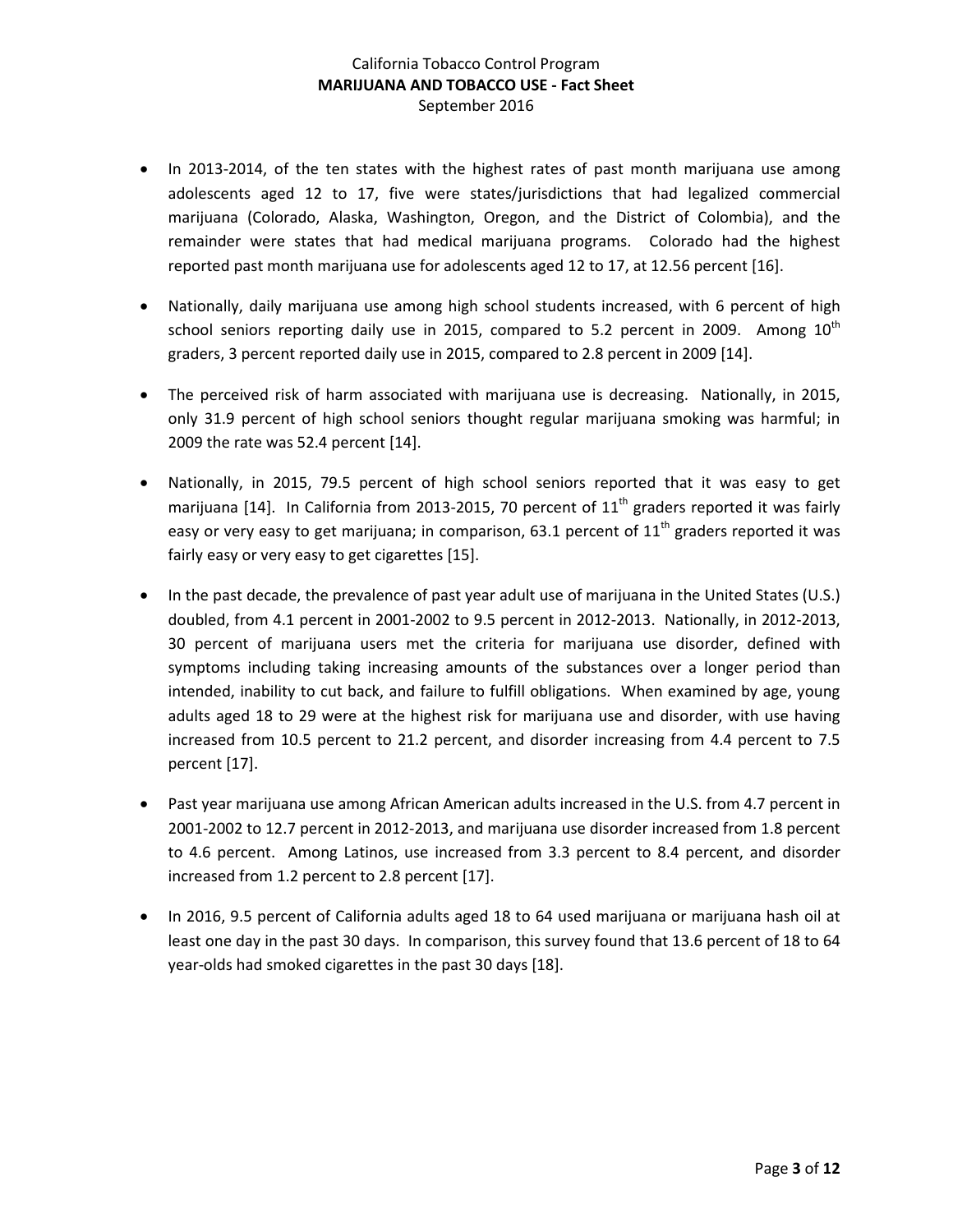### *Adverse Health Effects and Other Risks*

#### Brain Development and Cognition

- Regular marijuana use in adolescence is associated with changes to areas of the brain involved in executive functions like memory, attention, learning, retention, and impulse control [19], [20], [21].
- A longitudinal study of more than 20 years found that at the age of 38, the Intelligence Quotient (IQ) scores of heavy and early onset marijuana users declined by an average of eight points from their IQ at the age of 13 [19]. The average IQ of heavy users was below 70 percent of their peer group [22].
- Early marijuana use is associated with impaired school performance and an individual who initiates marijuana use is 2.3 times more likely to drop out of high school than a non-user [23],[24].

### Mental Health

- Marijuana use, especially in adolescents and young adults [25], is significantly associated with higher risk of anxiety disorders [26] and psychoses [27], higher odds of occurring suicidal thoughts [27, 28], and increased risk of unipolar depression [29, 30].
- Young people with a first episode of psychosis who stop using cannabis have better clinical outcomes (e.g., fewer psychotic symptoms and better social functioning) than those who persist using [31, 32].

#### Cardiovascular and Respiratory Systems and Cancer

- Among individuals aged 15 to 54, recreational marijuana use is independently associated with a 17 percent increased likelihood of acute ischemic stroke hospitalization [33].
- Among individuals who had experienced a heart attack, use of marijuana on a weekly or more frequent basis was significantly associated with a greater risk of death compared to those who did not use marijuana [34].
- A large cohort study that followed marijuana users over a 20-year period found that respiratory function, as measured by forced expiratory volume (FEV), significantly decreased among heavy marijuana users reporting use of marijuana more than 20 times per month. The decline in respiratory function among heavy marijuana users over time may be due to either frequent deep inhalation and breath holding or the bronchodilatory effects of THC [35].
- There is an increased risk for testicular cancer among marijuana users which appears to be associated with early use (prior to the age of 18 years of age), heavy use, and long term use (ten or more years) [36-38].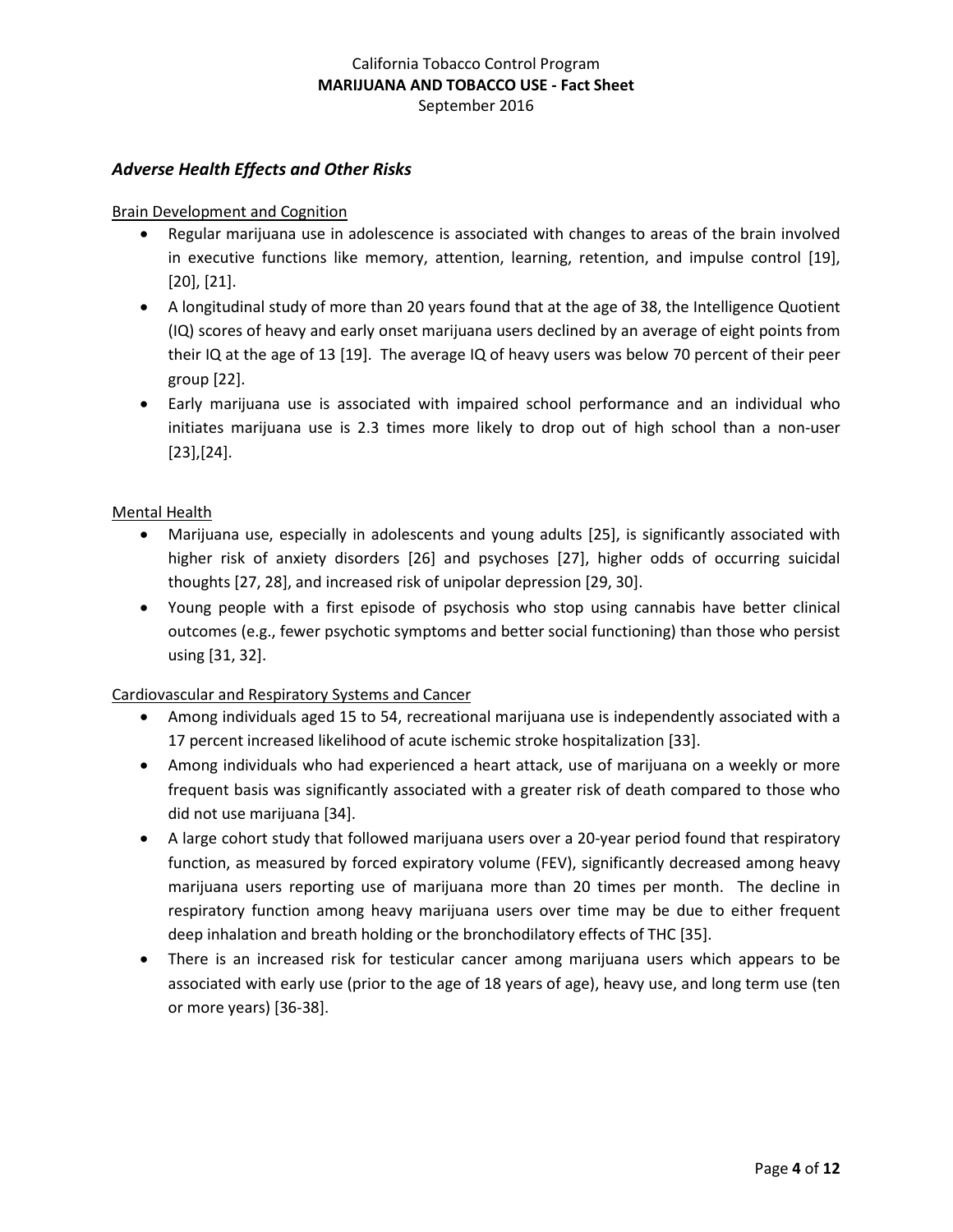#### Dependency and Other Substance Use

- Approximately nine percent of marijuana users become addicted to marijuana [30, 39]. This rate rises to 17 percent for those who started using marijuana in adolescence [40] and 25 percent to 50 percent for daily users [41].
- Compared with persons who begin to use marijuana in adulthood, those who begin in adolescence are approximately two to four times more likely to have symptoms of marijuana dependence within two years after first use [1, 42].
- Over 50 percent of marijuana dependent persons are diagnosed with a further mental disorder or health impairment from consumption of other substances at some point in their lives [43].
- Studies of twins have found that the twin who had used marijuana was more likely to have used other illicit drugs than the co-twin who had not [30, 44, 45].

#### Intoxication and Impaired Driving

- Marijuana use increased the risk of becoming involved in a car accident at any level of severity by about 25 to 50 percent [46].
- A survey among 320 recent marijuana users showed that 87 percent of them reported an over 50 percent probability of future driving under the influence of marijuana, even after having been shown data on the increased crash risk [47].
- In 2016, over 38 percent of current California marijuana users aged 18 to 64 years old reported driving a vehicle within three hours of using marijuana [18].

#### *The Triangulum: Marijuana, Tobacco, and Electronic Smoking Devices (ESD)*

#### Marijuana and Tobacco

- A 10-year cohort study found that weekly or more frequent use of marijuana in teenaged non-smokers predicted a more than 8-times increased odds of initiation of tobacco use in later life. For 21-year-old smokers that were not yet nicotine-dependent, daily marijuana use raised the odds of nicotine dependence at the age of 24 years by more than three times [48].
- A long-term study found that nearly 40 percent of adolescents age 15 to 16 who were regular cigarette smokers used marijuana at age 42-43, which was 17 percent higher than adolescent non-regular cigarette smokers [49].
- The prevalence of current marijuana use among high school students who were current cigarette or cigar users increased from 51.2 percent in 1997 to 62.4 percent in 2013, while the prevalence dramatically increased among African American (66.4 percent to 82.0 percent) and Latino (54.9 percent to 73.6 percent) students from 2009 to 2013. During the same period, the prevalence of current marijuana use among non-cigarette or cigar users more than doubled from 4.2 percent to 10.2 percent [50].
- Early onset of cigarette use is significantly associated with 66 percent higher odds of initiating marijuana use and 74 percent higher odds of re-initiating marijuana use [51].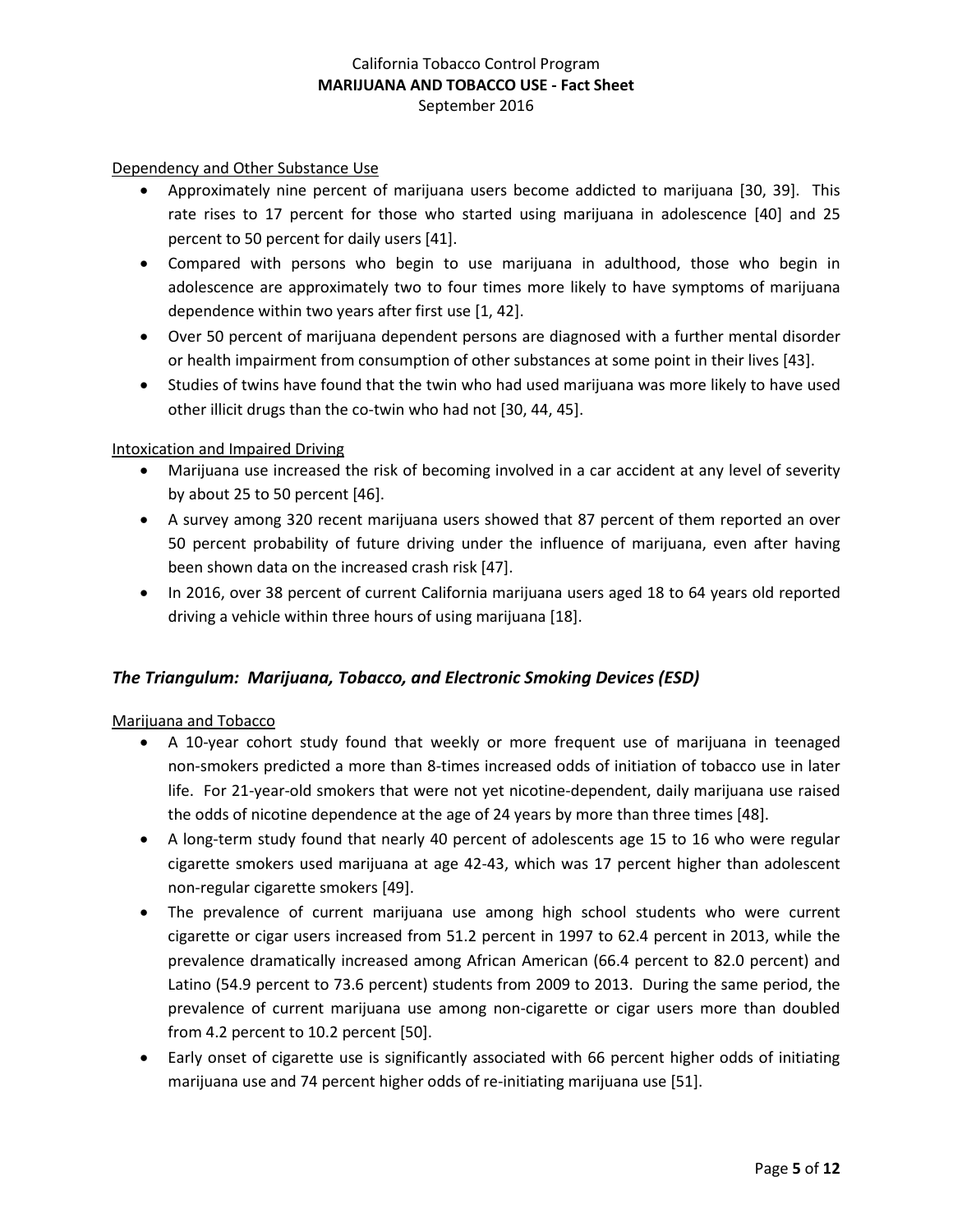• Adolescent regular cigarette smokers showed 68 percent significantly higher odds of using marijuana in middle age (age 42-43), compared to adolescent non-regular cigarette smokers [49].

#### Marijuana and Electronic Smoking Devices (ESD)

- ESD can be modified to efficiently vape marijuana in the form of highly concentrated liquid hash oil and waxy forms of THC, or dried cannabis buds or leaves. THC concentrations of vaporized hash oil and waxes can exceed that of dried cannabis by four to 30 times [52, 53].
- A study of Connecticut high school students showed that vaping marijuana was common among lifetime ESD users (18.0 percent), lifetime marijuana users (18.4 percent), and lifetime dual users (26.5 percent) [54].
- Both ESD users and lifetime marijuana users are more likely to vaporize marijuana using ESD than non-ESD users and non-marijuana users [54].

### *Marijuana Policy*

#### Legality of Marijuana Use: State and Federal Laws

- Federal law established five schedules for controlled substances. Marijuana is classified as a Schedule I controlled substance. Under federal law, controlled substances classified as a Schedule I drug have a high potential for abuse, have no currently accepted medical use for treatment in the U.S., and there is a lack of accepted safety for use of the drug under medical supervision [55].
- Although the cultivation, manufacturing, distribution, and possession of marijuana remains illegal under federal law, in 2013 the U.S. Department of Justice issued an updated enforcement memorandum known as the "Cole Memo." This memo set new priorities for federal prosecutors operating in states that had legalized medical or commercial marijuana. The eight enforcement priorities, which include preventing distribution to minors and preventing diversion to other states, provides a roadmap for robust state regulation of marijuana; so long as states enact strict laws and regulations in compliance with these priorities, it is reasonably expected that the federal government will have a hands-off approach to law-abiding citizens [56].
- As of June 2016, California and 24 other states plus the District of Columbia and Guam have enacted laws permitting medical marijuana use. Of these jurisdictions, five had also legalized commercial marijuana use [57].

#### Reasonable Accommodation for Medical Marijuana Use

• California state medical marijuana law does not require accommodation of medical marijuana use on the property or premises of any workplace or during the hours of employment [58].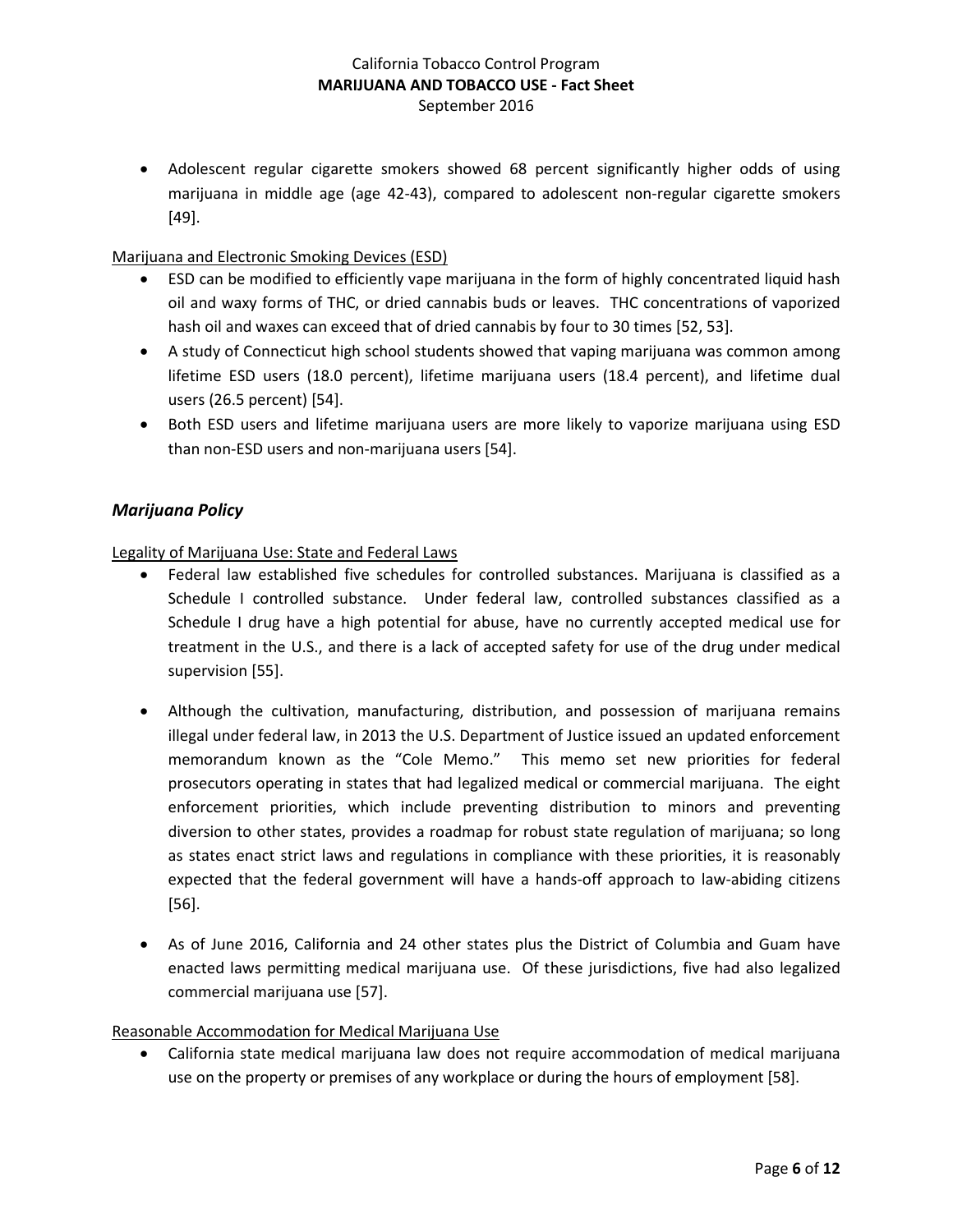- The Fair Housing Act prohibits discrimination in housing on the basis of race, color, religion, sex, national origin, familial status, and handicap [59]. The Fair Housing Act explicitly excludes illegal use of or addiction to a controlled substance under federal law, including marijuana from the definition of "handicap" [60].
- Under the federal Fair Housing Act, it is not considered "reasonable" to accommodate requests to use medical marijuana if it could potentially expose others to secondhand marijuana smoke [61].
- Under federal law, public housing agencies and owners of other federally assisted housing may not permit the use of medical marijuana as a reasonable accommodation because persons currently using illegal drugs, including medical marijuana, are categorically disqualified from protection under the "disability" definition in the Rehabilitation Act (Section 504) and the Americans with Disabilities Act (ADA) [62].

### Medical Marijuana Use Prohibited in Public Housing

• According to a 2011 U.S. Department of Housing and Urban Development (HUD) Memorandum, public housing agencies may not permit use of medical marijuana, are required to deny applications or terminate assistance if the resident is a known marijuana user, and may choose to evict the resident regardless of state policy on marijuana use [63].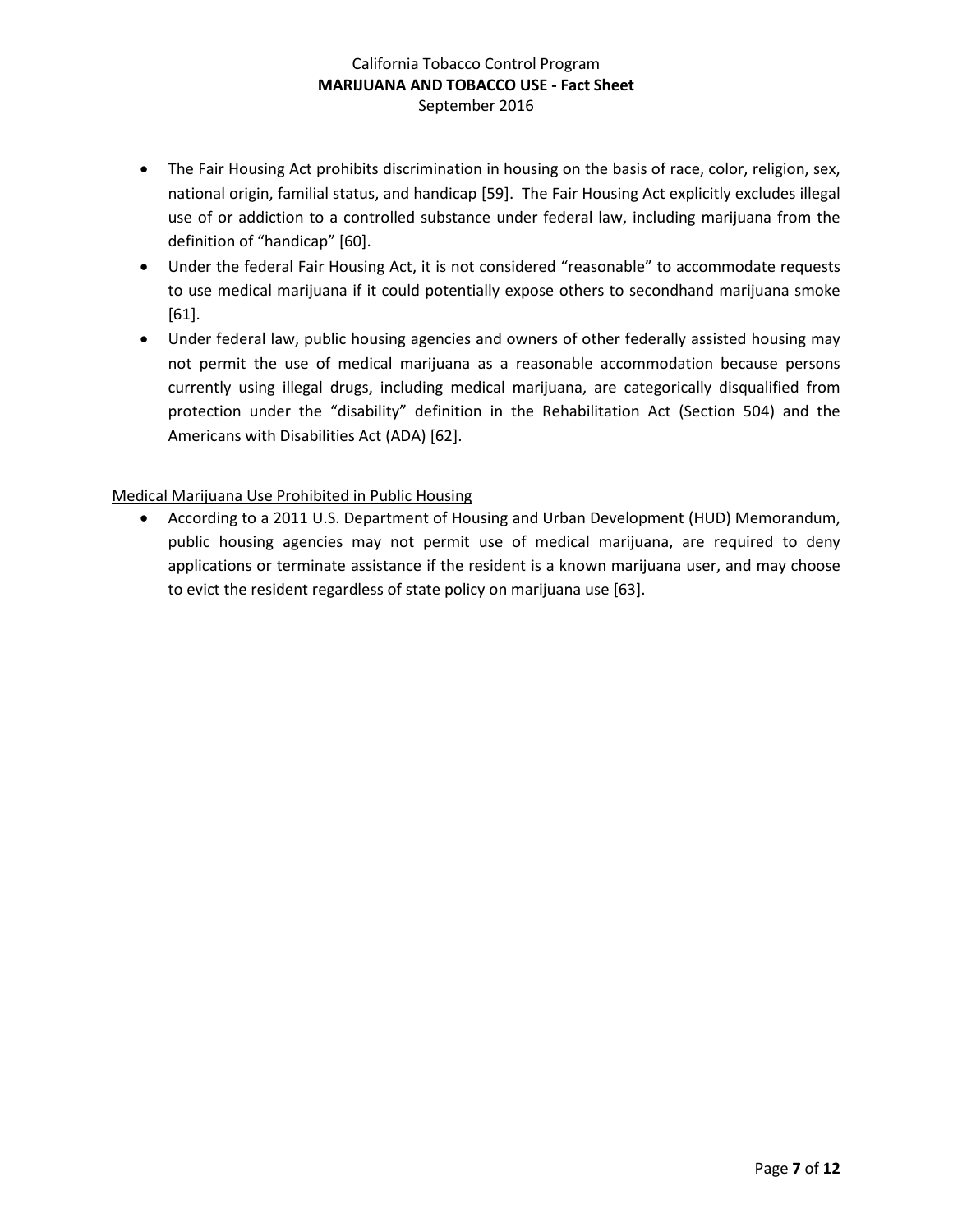# **California Medical Marijuana versus Tobacco Products Laws: A Comparison of Selected Policy Areas**

| <b>Policy Area</b>                   | <b>Medical Marijuana</b>                                                                                                                                                                                                                                                                                                                                                                                                                                                                                                            | <b>Tobacco Products (including ESD)</b>                                                                                                                                                                                                                                                                                                                                                                                                                          |
|--------------------------------------|-------------------------------------------------------------------------------------------------------------------------------------------------------------------------------------------------------------------------------------------------------------------------------------------------------------------------------------------------------------------------------------------------------------------------------------------------------------------------------------------------------------------------------------|------------------------------------------------------------------------------------------------------------------------------------------------------------------------------------------------------------------------------------------------------------------------------------------------------------------------------------------------------------------------------------------------------------------------------------------------------------------|
| <b>Minimum</b>                       | Qualified patients with a physician's                                                                                                                                                                                                                                                                                                                                                                                                                                                                                               | The sale or furnishing of tobacco                                                                                                                                                                                                                                                                                                                                                                                                                                |
| <b>Age of Sale</b>                   | recommendation, and their designated                                                                                                                                                                                                                                                                                                                                                                                                                                                                                                | products to persons under 21 years of                                                                                                                                                                                                                                                                                                                                                                                                                            |
| or Furnishing                        | primary caregivers, may obtain medical                                                                                                                                                                                                                                                                                                                                                                                                                                                                                              | age is illegal, with the exception of                                                                                                                                                                                                                                                                                                                                                                                                                            |
|                                      | marijuana [64].                                                                                                                                                                                                                                                                                                                                                                                                                                                                                                                     | active duty military who are at least 18                                                                                                                                                                                                                                                                                                                                                                                                                         |
|                                      |                                                                                                                                                                                                                                                                                                                                                                                                                                                                                                                                     | years of age [68].                                                                                                                                                                                                                                                                                                                                                                                                                                               |
|                                      | Qualified patients under 18 years old                                                                                                                                                                                                                                                                                                                                                                                                                                                                                               |                                                                                                                                                                                                                                                                                                                                                                                                                                                                  |
|                                      | who have a physician's recommendation                                                                                                                                                                                                                                                                                                                                                                                                                                                                                               |                                                                                                                                                                                                                                                                                                                                                                                                                                                                  |
|                                      | may obtain medical marijuana and may                                                                                                                                                                                                                                                                                                                                                                                                                                                                                                |                                                                                                                                                                                                                                                                                                                                                                                                                                                                  |
|                                      | apply for a medical marijuana                                                                                                                                                                                                                                                                                                                                                                                                                                                                                                       |                                                                                                                                                                                                                                                                                                                                                                                                                                                                  |
|                                      | identification card with parental or legal                                                                                                                                                                                                                                                                                                                                                                                                                                                                                          |                                                                                                                                                                                                                                                                                                                                                                                                                                                                  |
|                                      | guardian consent or if they are an                                                                                                                                                                                                                                                                                                                                                                                                                                                                                                  |                                                                                                                                                                                                                                                                                                                                                                                                                                                                  |
|                                      |                                                                                                                                                                                                                                                                                                                                                                                                                                                                                                                                     |                                                                                                                                                                                                                                                                                                                                                                                                                                                                  |
|                                      |                                                                                                                                                                                                                                                                                                                                                                                                                                                                                                                                     |                                                                                                                                                                                                                                                                                                                                                                                                                                                                  |
|                                      |                                                                                                                                                                                                                                                                                                                                                                                                                                                                                                                                     |                                                                                                                                                                                                                                                                                                                                                                                                                                                                  |
|                                      |                                                                                                                                                                                                                                                                                                                                                                                                                                                                                                                                     |                                                                                                                                                                                                                                                                                                                                                                                                                                                                  |
|                                      |                                                                                                                                                                                                                                                                                                                                                                                                                                                                                                                                     |                                                                                                                                                                                                                                                                                                                                                                                                                                                                  |
|                                      |                                                                                                                                                                                                                                                                                                                                                                                                                                                                                                                                     |                                                                                                                                                                                                                                                                                                                                                                                                                                                                  |
|                                      |                                                                                                                                                                                                                                                                                                                                                                                                                                                                                                                                     |                                                                                                                                                                                                                                                                                                                                                                                                                                                                  |
|                                      |                                                                                                                                                                                                                                                                                                                                                                                                                                                                                                                                     |                                                                                                                                                                                                                                                                                                                                                                                                                                                                  |
| <b>Smoke-Free</b>                    | A landlord of a residential dwelling unit is                                                                                                                                                                                                                                                                                                                                                                                                                                                                                        | A landlord of a residential dwelling unit                                                                                                                                                                                                                                                                                                                                                                                                                        |
| <b>Housing</b>                       | authorized to prohibit smoking medical                                                                                                                                                                                                                                                                                                                                                                                                                                                                                              | is authorized to prohibit smoking                                                                                                                                                                                                                                                                                                                                                                                                                                |
|                                      | marijuana on the property or in any                                                                                                                                                                                                                                                                                                                                                                                                                                                                                                 | tobacco products, on the property or in                                                                                                                                                                                                                                                                                                                                                                                                                          |
|                                      | building on which it is located [69, 70].                                                                                                                                                                                                                                                                                                                                                                                                                                                                                           | any building on which it is located [69].                                                                                                                                                                                                                                                                                                                                                                                                                        |
| <b>Local Control</b>                 | Local governing bodies are authorized                                                                                                                                                                                                                                                                                                                                                                                                                                                                                               | Local governing bodies are authorized                                                                                                                                                                                                                                                                                                                                                                                                                            |
|                                      |                                                                                                                                                                                                                                                                                                                                                                                                                                                                                                                                     |                                                                                                                                                                                                                                                                                                                                                                                                                                                                  |
|                                      |                                                                                                                                                                                                                                                                                                                                                                                                                                                                                                                                     |                                                                                                                                                                                                                                                                                                                                                                                                                                                                  |
|                                      |                                                                                                                                                                                                                                                                                                                                                                                                                                                                                                                                     |                                                                                                                                                                                                                                                                                                                                                                                                                                                                  |
|                                      |                                                                                                                                                                                                                                                                                                                                                                                                                                                                                                                                     |                                                                                                                                                                                                                                                                                                                                                                                                                                                                  |
|                                      |                                                                                                                                                                                                                                                                                                                                                                                                                                                                                                                                     |                                                                                                                                                                                                                                                                                                                                                                                                                                                                  |
|                                      |                                                                                                                                                                                                                                                                                                                                                                                                                                                                                                                                     |                                                                                                                                                                                                                                                                                                                                                                                                                                                                  |
|                                      |                                                                                                                                                                                                                                                                                                                                                                                                                                                                                                                                     |                                                                                                                                                                                                                                                                                                                                                                                                                                                                  |
|                                      |                                                                                                                                                                                                                                                                                                                                                                                                                                                                                                                                     |                                                                                                                                                                                                                                                                                                                                                                                                                                                                  |
|                                      |                                                                                                                                                                                                                                                                                                                                                                                                                                                                                                                                     |                                                                                                                                                                                                                                                                                                                                                                                                                                                                  |
| <b>Minimum</b><br><b>Age to Sell</b> | emancipated minor [65, 66].<br>It is illegal for an adult 18 years of age<br>and older to furnish any marijuana to<br>minors 14 years of age or older [67].<br>Adults 18 years of age and older are<br>prohibited from using minors to<br>transport, carry, sell, give away, or<br>prepare for sale any marijuana [67].<br>(not preempted) to:<br>1) regulate the location, operation, or<br>establishment of a medical marijuana<br>cooperative/collective; and<br>2) prohibit medical marijuana smoking in<br>public places [71]. | State law does not require a minimum<br>age for a person to sell or furnish<br>tobacco products.<br>(not preempted) to regulate the<br>smoking of tobacco products, including<br>a complete ban [72].<br>State tobacco licensing law does not<br>preempt or supersede any local tobacco<br>control law, other than those related to<br>state tax collection. Local licenses may<br>be suspended or revoked for violation of<br>a state tobacco control law [73]. |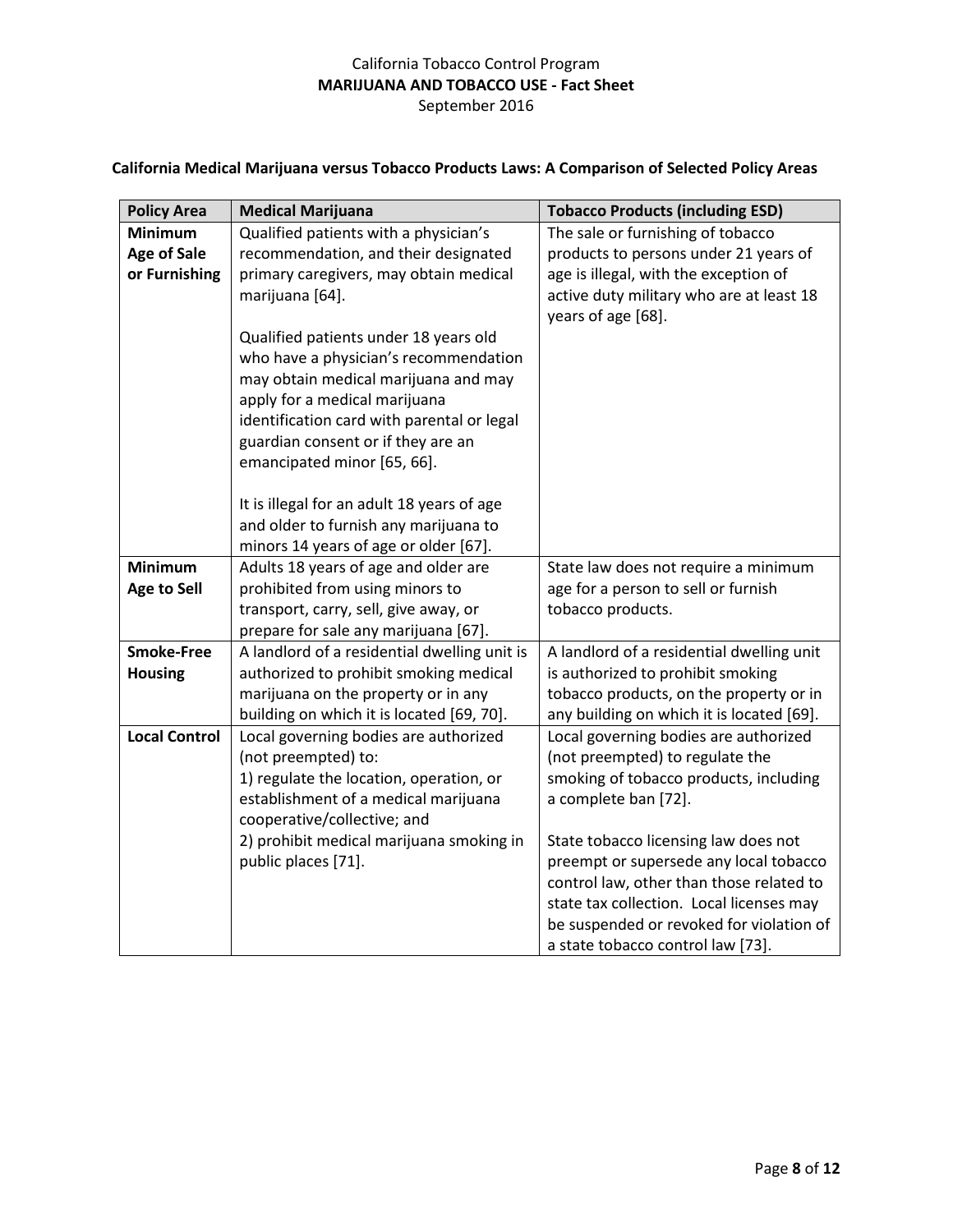#### **References**

- 1. Volkow, N., et al., *Adverse Health Effects of Marijuana Use.* New England Journal of Medicine, 2014. **370**(23): p. 2219-27.
- 2. National Institute on Drug Abuse and National Institutes of Health, *Marijuana*, in *NIDA Research Report Series*. 2015, NIDA,NIH.
- 3. Machado Bergamaschi, M., et al., *Safety and Side Effects of Cannabidiol, a Cannabis Sativa Constituent.* Current Drug Safety, 2011. **6**(4): p. 237-249.
- 4. Brangham, W. *Is Pot Getting More Potent?* PBS Newshour, 2014.
- 5. Handwerk, B. *Modern Marijuana Is Often Laced With Heavy Metals and Fungus*. Smithsonian, 2015.
- 6. Jackman, T. *Shatter, A Super-High-Potency Marijuana, Is Appearing on the East Coast*. The Washington Post, 2015.
- 7. *Guidance for State Medical Cannabis Testing Programs*. 2016, Association of Public Health Laboratories.
- 8. Moir, D., et al., *A Comparison of Mainstream and Sidestream Marijuana and Tobacco Cigarette Smoke Produced under Two Machine Smoking Conditions.* American Chemical Society, 2008. **21**: p. 494-502.
- 9. Herrmann, E., et al., *Non-smoker Exposure to Secondhand Cannabis Smoke II: Effect of Room Ventilation on the Physiological, Subjective, and Behavioral/Cognitive Effects.* Drug and Alcohol Dependence, 2015. **151**: p. 194-202.
- 10. Wang, X., et al., *One Minute of Marijuana Secondhand Smoke Exposure Substantially Impairs Vascular Endothelial Function.* J Am Heart Assoc, 2016(5).
- 11. American Society of Heating Refrigerating and Air-Conditioning Engineers, *Addenda 2015 Supplement: Ventilation for Acceptable Indoor Air Quality.* 2015.
- 12. American Society of Heating Refrigerating and Air-Conditioning Engineers *ASHRAE Position Document on Environmental Tobacco Smoke*. 2013.
- 13. *Senate Bill 420, Medical Marijuana*, in *California Health and Safety Code Section 11362.79*. 2003.
- 14. Miech, R., et al., *Monitoring the Future National Survey Results on Drug Use, 1975–2015.* 2016.
- 15. Austin, G., et al., *School Climate, Substance Use, and Student Well-Being in California, 2013- 2015.*, in *Results of the Fifteenth Biennial Statewide Student Survey, Grades 7, 9, and 11*. 2016, WestEd Health & Human Development Program: San Francisco.
- 16. Hughes, M., R. Lipari, and M. Williams, *State Estimates of Adolescent Marijuana Use and Perceptions of Risk of Harm from Marijuana Use: 2013 and 2014*, in *SAMHSA - The Center for Behavioral Health Statistics and Quality Report*. 2015.
- 17. *Prevalence of Marijuana Use Among U.S. Adults Doubles Over Past Decade*. 2015, National Institutes of Health.
- 18. California Department of Public Health and California Tobacco Control Program, *2016 California Adult Tobacco Survey*. 2016.
- 19. Meier, M., et al., *Persistent Cannabis Users Show Neuropsychological Decline from Childhood to Midlife.* Proceedings of the National Academy of Sciences USA, 2012. **109**(40): p. E2657-64.
- 20. Filbey, F., et al., *Long-Term Effects of Marijuana Use on the Brain.* Proceedings of the National Academy of Sciences of USA, 2014. **111**(47): p. 16913-8.
- 21. Schreiner, A. and M. Dunn, *Residual Effects of Cannabis Use on Neurocognitive Performance after Prolonged Abstinence: A Meta-Analysis.* Experimental and Clinical Psychopharmacology, 2012. **20**(5): p. 420.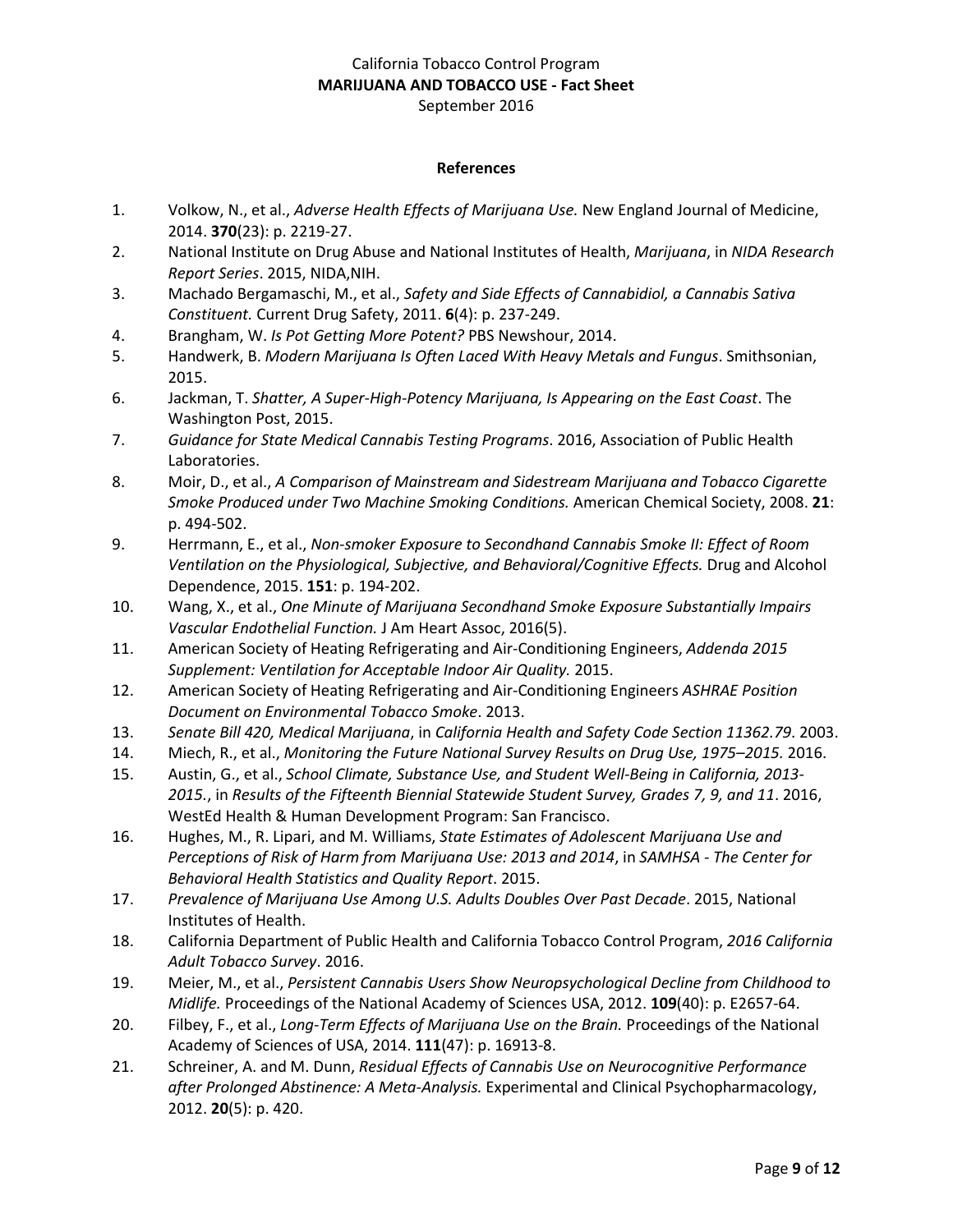- 22. Hall, W., *What Has Research Over the Past Two Decades Revealed about the Adverse Health Effects of Recreational Cannabis Use?* Addiction, 2015. **110**(1): p. 19-35.
- 23. Bray, J., et al., *The Relationship Between Marijuana Initiation and Dropping Out of High School.* Health Economics, 2000. **9**(1): p. 9-18.
- 24. Horwood, L., et al., *Cannabis Use and Educational Achievement: Findings from Three Australasian Cohort Studies,.* Drug and Alcohol Dependence, 2010. **110**(3): p. 247-253.
- 25. Stefanis, N., et al., *Age at Initiation of Cannabis Use Predicts Age at Onset of Psychosis: The 7-to 8-Year Trend.* Schizophrenia Bulletin, 2013. **39**(2): p. 251-254.
- 26. Stinson, F., et al., *Cannabis Use Disorders in the USA: Prevalence, Correlates and Co-Morbidity.* Psychological Medicine, 2006. **36**(10): p. 1447-1460.
- 27. Moore, T., et al., *Cannabis Use and Risk of Psychotic or Affective Mental Health Outcomes: A Systematic Review.* The Lancet, 2007. **370**(9584): p. 319-328.
- 28. Pedersen, W., *Does Cannabis Use Lead to Depression and Suicidal Behaviours? A Population-Based Longitudinal Xtudy.* Acta Psychiatrica Scandinavica, 2008. **118**(5): p. 395-403.
- 29. Lev-Ran, S., et al., *The Association Between Cannabis Use and Depression: A Systematic Review and Meta-Analysis of Longitudinal Studies.* Psychological Medicine, 2014. **44**(04): p. 797-810.
- 30. Hoch, E., et al., *Risks Associated With the Non-Medicinal Use of Cannabis.* Dtsch Arztebl Int, 2015. **112**: p. 271-278.
- 31. Mullin, K., et al., *Does Giving up Substance Use Work for Patients with Psychosis? A Systematic Meta-Analysis.* Australian and New Zealand Journal of Psychiatry, 2012. **46**(9): p. 826-839.
- 32. Kuepper, R., et al., *Continued Cannabis Use and Risk of Incidence and Persistence of Psychotic Symptoms: 10 Year Follow-up Cohort Study.* Bmj, 2011. **342**: p. d738.
- 33. Rumalla, K., A. Reddy, and M. Mittal, *Recreational Marijuana Use and Acute Ischemic Stroke: A Population-Based Analysis of Hospitalized Patients in the United States.* Journal of the Neurological Sciences, 2016. **364**: p. 191-196.
- 34. Mukamal, K., et al., *An Exploratory Prospective Study of Marijuana Use and Mortality Following Acute Myocardial Infarction.* American Heart Journal, 2008. **155**(3): p. 465-470.
- 35. Pletcher, M., et al., *Association Between Marijuana Exposure and Pulmonary Function over 20 Years.* JAMA, 2012. **307**(2): p. 173-181.
- 36. Daling, J., et al., *Association of Marijuana Use and the Incidence of Testicular Germ Cell Tumors.* Cancer, 2009. **115**(6): p. 1215-1223.
- 37. Trabert, B., et al., *Marijuana Use and Testicular Germ Cell Tumors.* Cancer, 2011. **117**(4): p. 848- 853.
- 38. Lacson, J., et al., *Population-Based Case-Control Study of Recreational Drug Use and Testis Cancer Risk Confirms an Association Between Marijuana Use and Nonseminoma Risk.* Cancer, 2012. **118**(21): p. 5374-5383.
- 39. Lopez-Quintero, C., et al., *Probability and Predictors of Transition from First Use to Dependence on Nicotine, Alcohol, Cannabis, and Cocaine: Results of the National Epidemiologic Survey on Alcohol and Related Conditions (NESARC).* Drug and Alcohol Dependence, 2011. **115**(1): p. 120- 130.
- 40. Anthony, J., *The Epidemiology of Cannabis Dependence.* Cannabis dependence: its nature, consequences and treatment, Cambridge University Press, Cambridge, UK, 2006: p. 58-105.
- 41. Hall, W. and R. Pacula, *Cannabis Use and Dependence: Public Health and Public Policy*. 2003: Cambridge University Press.
- 42. Chen, C., C. Storr, and J. Anthony, *Early-Onset Drug Use and Risk for Drug Dependence Problems.* Addictive Behaviors, 2009. **34**(3): p. 319-322.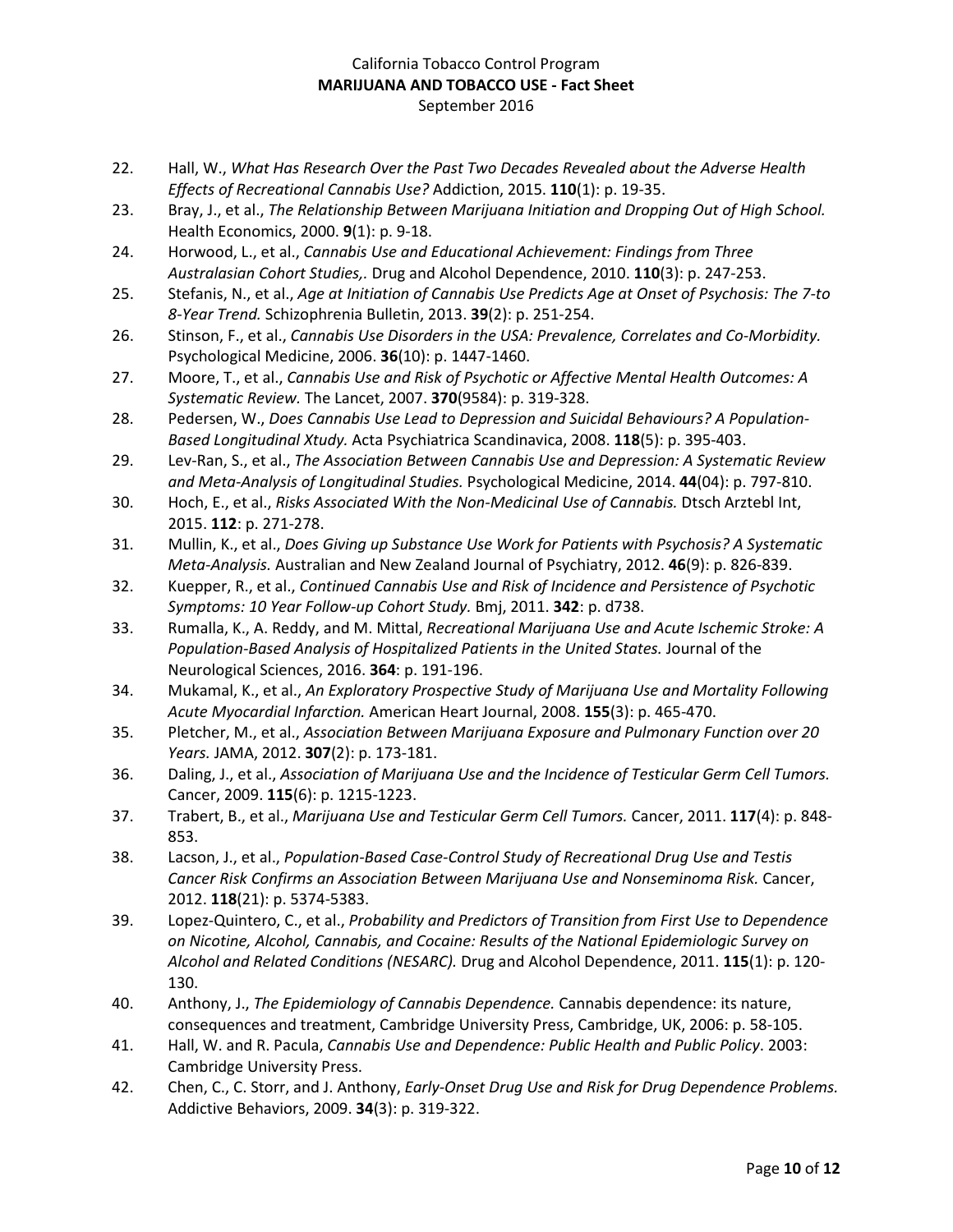- 43. Kessler, R., et al., *The US National Comorbidity Survey Replication (NCS-R): Design and Field Procedures.* International Journal of Methods in Psychiatric Research, 2004. **13**(2): p. 69-92.
- 44. Lynskey, M., et al., *Escalation of Drug Use in Early-Pnset Cannabis Users vs Co-Twin Controls.* JAMA, 2003. **289**(4): p. 427-433.
- 45. Lynskey, M., J. Vink, and D. Boomsma, *Early Onset Cannabis Use and Progression to Other Drug Use in a Sample of Dutch Twins.* Behavior Genetics, 2006. **36**(2): p. 195-200.
- 46. Elvik, R., *Risk of Road Accident Associated with the Use of Drugs: A Systematic Review and Meta-Analysis of Evidence from Epidemiological Studies.* Accident Analysis & Prevention, 2013. **60**: p. 254-267.
- 47. Jones, C., et al., *Preventing Cannabis Users from Driving Under the Influence of Cannabis.* Accident Analysis & Prevention, 2006. **38**(5): p. 854-861.
- 48. Patton, G., et al., *Reverse Gateways? Frequent Cannabis Use as a Predictor of Tobacco Initiation and Nicotine Dependence.* Addiction, 2005. **100**(10): p. 1518-1525.
- 49. Strong, C., H. Juon, and M. Ensminger, *Effect of Adolescent Cigarette Smoking on Adulthood Substance Use and Abuse: The Mediating Role of Educational Attainment.* Substance Use & Misuse, 2016. **51**(2): p. 141-154.
- 50. Rolle, I., et al., *Cigarette, Cigar, and Marijuana Use Among High School Students—United States, 1997–2013.* Morb. Mortal Wkly. Rep., 2015. **64**: p. 1136-1141.
- 51. Lin HC, J.J., Buu A., *The Relationships of Cigarette and Alcohol Use with the Initiation, Reinitiation, and Persistence of Cannabis Use. .* J Stud Alcohol Drugs 2016 p. 77(1):113-20
- 52. Loflin, M. and M. Earleywine, *A New Method of Cannabis Ingestion: The Dangers of Dabs?* Addictive Behaviors, 2014. **39**(10): p. 1430-1433.
- 53. Mehmedic, Z., et al., *Potency Trends of Delta 9-THC and Other Cannabinoids in Confiscated Cannabis Preparations from 1993 to 2008.* J Forensic Sci, 2010. **55**(5): p. 1209-17.
- 54. Morean, M., et al., *High School Students' Use of Electronic Cigarettes to Vaporize Cannabis.* Pediatrics, 2015. **136**(4): p. 611-6.
- 55. *Title 21* in *United States Code Section 812*
- 56. Cole, J., *Memorandum for all United States Attorneys; Guidance Regarding Marijuana Enforcement*, United States Department of Justice, Editor. 2013.
- 57. National Conference of State Legislatures, *State Medical Marijuana Laws*. 2016.
- 58. *Section 11362.785*, in *California Health and Safety Code*.
- 59. *Title 42*, in *United States Code Section 3601 et seq.*
- 60. *Title 42*, in *United States Code Section 3602*.
- 61. Douglas, C.E., *Restricting the Use of Medical Marijuana in Multi-Unit Residential Settings: Legal and Practical Considerations*. June 1, 2010, Smoke-Free Environments Law Project.
- 62. Kanovsky, H., *Medical Use of Marijuana and Reasonable Accommodation in Federal and Assisted Housing*. 2011, United States Department of Housing and Urban Development, .
- 63. Henriquez, S., *Medical Marijuana Use in Public Housing and Housing Choice Voucher Programs*. 2011, United States Department of Housing and Urban Development.
- 64. *Section 11362.5*. California Health and Safety Code.
- 65. *Section 11362.715*, in *California Health and Safety Code*.
- 66. *Section 11362.72*, in *California Health and Safety Code*.
- 67. *Section 11361*, in *California Health and Safety Code*.
- 68. *Section 308(a)*, in *California Penal Code*.
- 69. *Section 1947.5*, in *California Civil Code*.
- 70. *Section 11362.79*, in *California Health and Safety Code*.